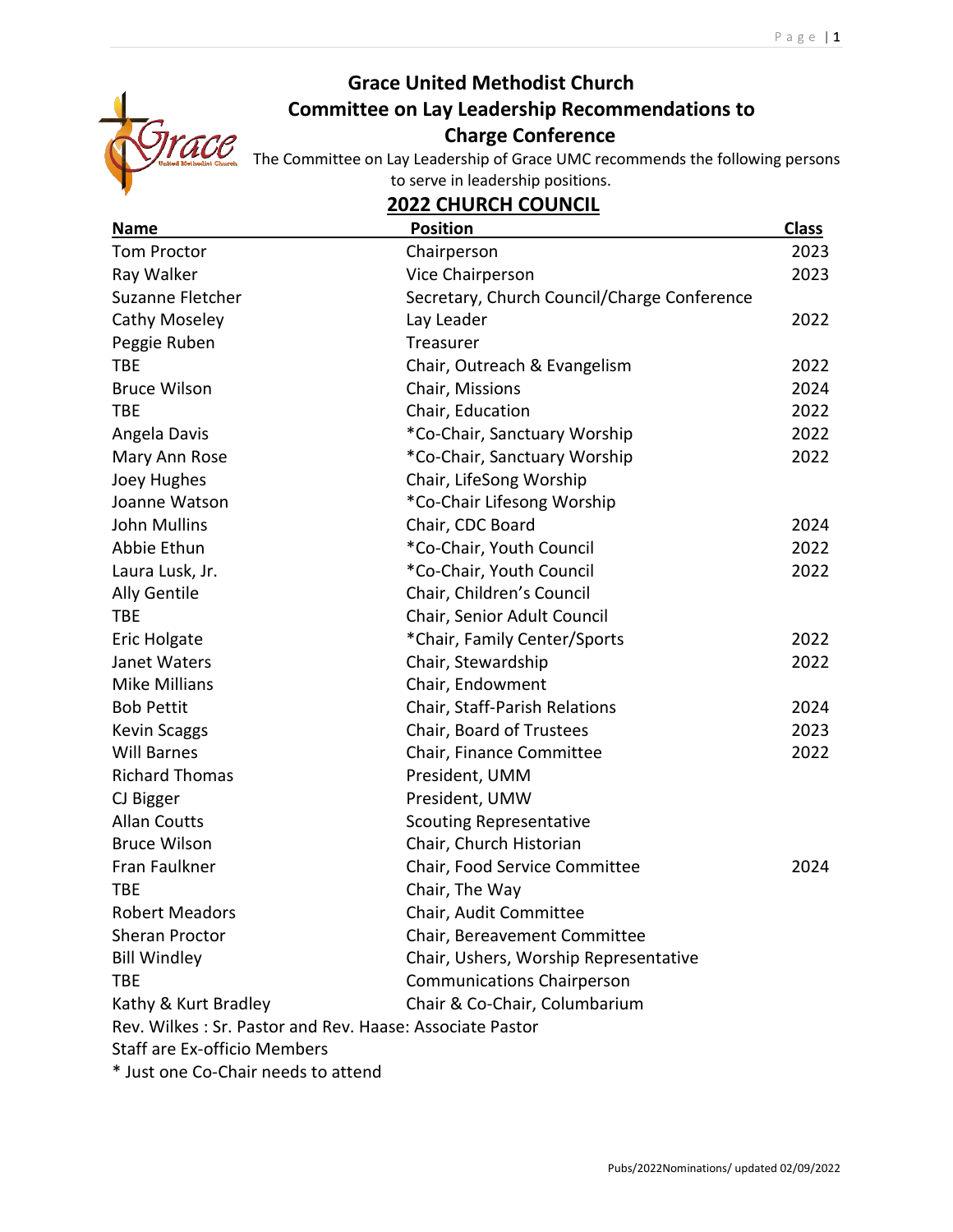### *Lay Members to Annual Conference*

| Class of 2022 | Margaret Key, Buddy Key                                                            |
|---------------|------------------------------------------------------------------------------------|
| Class of 2023 | Amber Forrest, Wayne Waldrop, Byron Neely                                          |
| Class of 2024 | David Blevins, Beverly Blevins, Cathy Mosley                                       |
|               | *At-Large Member of Church Council, ** Co-Chairs have only one vote on the council |

According to the Book of Discipline the above are also placed on various committees. The Above Lay Delegates will be divided by Nominations among Finance (1), Nominations (1) SPRC () and Council (1)

#### *Alternate Members to Annual Conference*

| Class of 2022 | David Nethercutt, Leona Nethercutt |
|---------------|------------------------------------|
| Class of 2023 | Janet Waters, Janis Collins        |

### *At-Large Members of Church Council*

| Class of 2022 | Vicki Millians, Dave Redmond, Lark Jones |
|---------------|------------------------------------------|
| Class of 2023 | Lisa Shull, Tom Proctor                  |
| Class of 2024 | Barbara Meeks                            |

### *Additional Members* Pastor(s), Church Staff

#### **2022 Local Church Leaders (Par. 251, Discipline)**

**Lay Leader** Cathy Moseley *Church Council Chairperson & Vice Chairperson* **Tom Proctor, Chairperson Ray Walker, Vice-Chairperson**

#### **2022 Administrative Committees (Par.259, Discipline)**

#### *Committee on Lay Leadership (Nominations)*

|                           | Rev. Tommy Wilkes, Sr. Minister & Chairperson  |
|---------------------------|------------------------------------------------|
| Cathy Moseley, Lay Leader |                                                |
| Class of 2022             | David Blevins, Galan Potter, Michelle Chiswell |
| Class of 2023             | Jo Ann McKie, Katie Davis,                     |
| Class of 2024             | Ben Hamilton, Barry Whitney, Andy Maxwell      |

#### *Staff-Parish Relations Committee*

Bob Pettit, Chairperson class of 2024 Cathy Moseley, Lay Leader

| Class of 2022 | Forrest McKie, Debbie Walker, Martha Ginn |
|---------------|-------------------------------------------|
| Class of 2023 | Jim Dickson, Rusty Coble, Ginny Heron     |
| Class of 2024 | Lark Jones, Ben Watson, Bob Pettit        |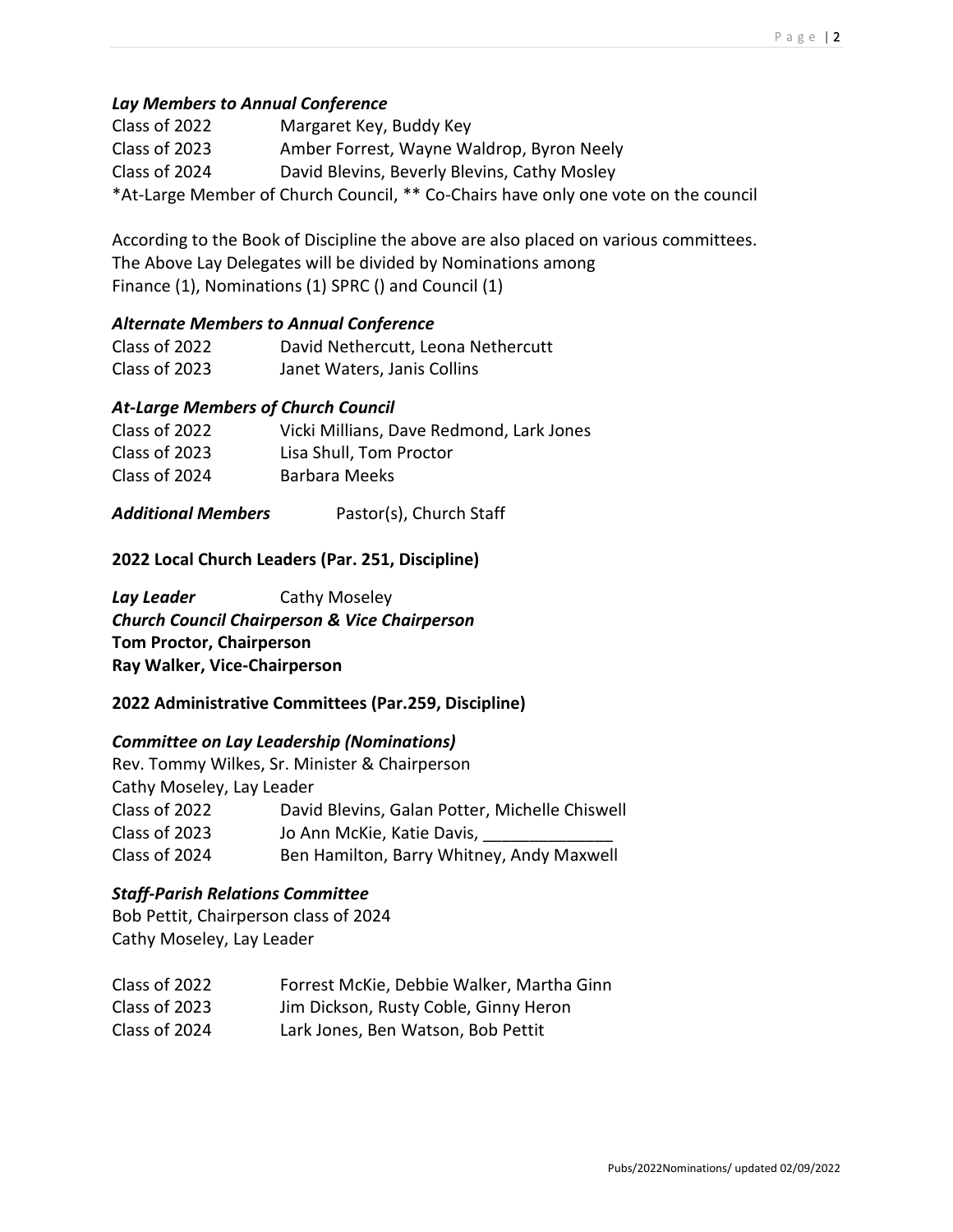#### *Committee on Finance*

| <b>Will Barnes</b>    | Chairperson                | Class of 2022 |
|-----------------------|----------------------------|---------------|
| <b>Tom Proctor</b>    | Chair, Church Council      | Class of 2023 |
|                       | Chair, SPRC                | Class of      |
| <b>Kevin Scaggs</b>   | Chair, Board of Trustees   | Class of 2024 |
| Janet Waters          | Chair, Stewardship         | Class of 2022 |
| <b>Mike Millians</b>  | Chair, Endowment Committee |               |
| Cathy Moseley         | Lay Leader                 |               |
| Peggie Ruben          | Treasurer                  |               |
| <b>Robert Meadors</b> | <b>Audit Chair</b>         |               |
| Debbie Yano           | <b>Financial Secretary</b> |               |
| Marianne Harlan       | Administrator              |               |
| Rev. Tommy Wilkes     | Sr. Minister               |               |

#### *At-Large Members:*

| Class of 2022 | Will Barnes, Ken McDowell                                 |
|---------------|-----------------------------------------------------------|
| Class of 2023 |                                                           |
| Class of 2024 | *David Nethercutt, John Potter, Kevin Scaggs, Carol Smith |

# *Board of Trustees*

| <b>Kevin Scaggs</b> | Chair, class of 2024                                       |
|---------------------|------------------------------------------------------------|
| Jim Dollar          | Vice Chair, class of 2022                                  |
| Secretary           | Michele Chiswell, class of 2024                            |
| Class of 2022       | Horace Sweat, Wes Doolittle, Don Miller, Sheran Proctor    |
| Class of 2023       | Jim Dollar, Chuck Faulkner, Harold Crook                   |
| Class of 2024       | Hugh Boyd, Kevin Scaggs, Michele Chiswell, Beverly Blevins |
| Marianne Harlan     | Administrator                                              |
| Rev. Tommy Wilkes   | Sr. Minister                                               |

# **2022 Program & Other Ministry Groups (Pars. 253-256, Discipline)** *Education Committee*

| Amber Forrest      | Chairperson, class of 202 (Filling in for now) |
|--------------------|------------------------------------------------|
| Class of 2022      | Amber Forrest, Megan Stafford                  |
| Class of 2023      | Cheryl May, Kelsey Shull                       |
| Class of 2024      | Rachel Booker, Ashley Cullum                   |
| Rev. Randall Haase | <b>Associate Minister</b>                      |
| Amber Forrest      | Director of Adult Ministries                   |

# *Stewardship Committee*

| Janet Waters, Chairperson, class of 2022 |                                          |
|------------------------------------------|------------------------------------------|
| Class of 2022                            | Jim Travis, Janet Waters                 |
| Class of 2023                            | Galan Potter, Christy Jones, Mike Flippo |
| Class of 2024                            | Damon Haley, Cindy Haley                 |
| Marianne Harlan                          | Administrator                            |
| Rev. Tommy Wilkes                        | Sr. Minister                             |
| Rev. Randall Haase                       | <b>Associate Minister</b>                |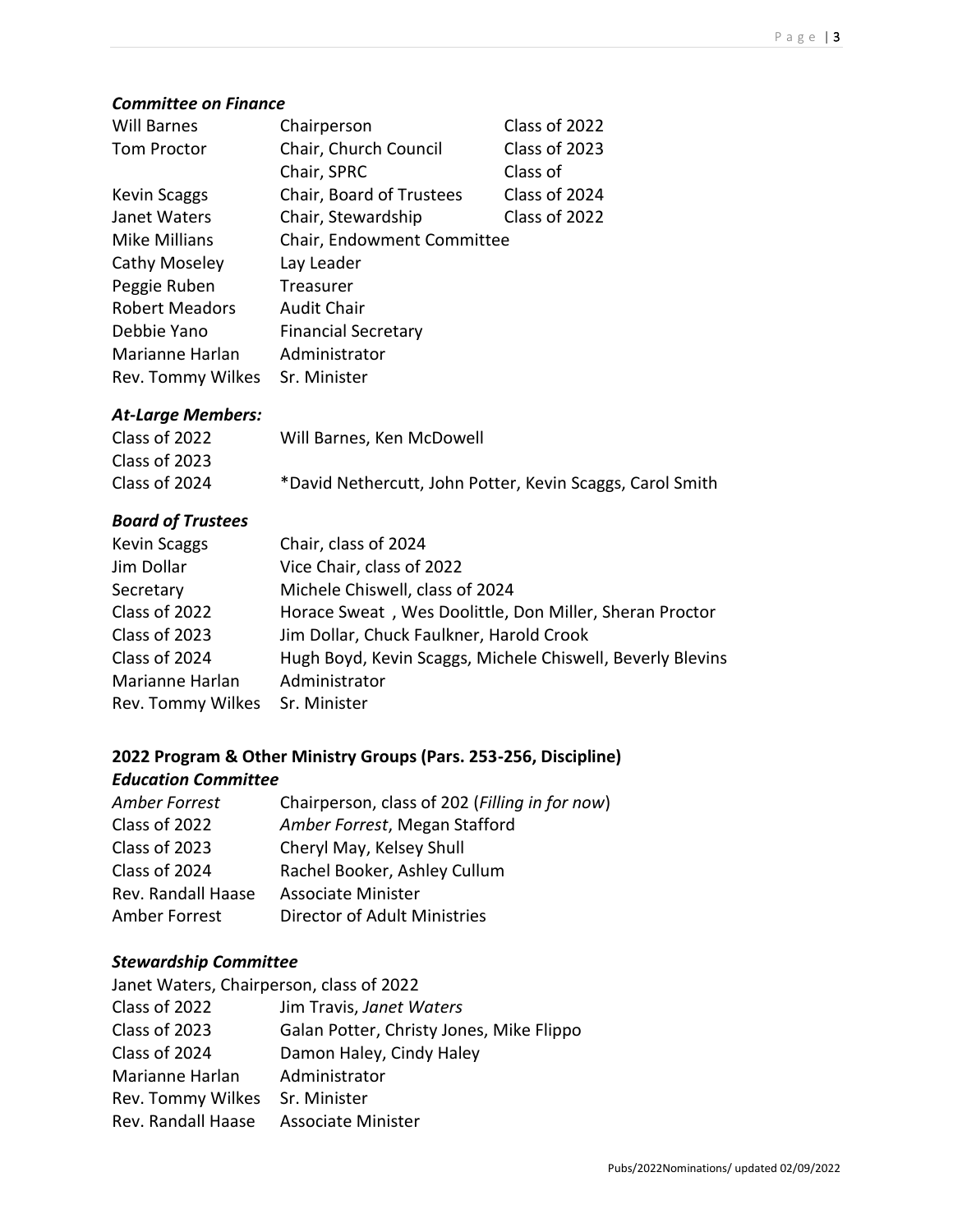### *Missions Committee*

Bruce Wilson, Chairperson, class of 2023 Class of 2022 Mike Smith, Tracey Maroney, Janis Collins Class of 2023 Bobby Oliver, *Bruce Wilson*, Lynn Mayson Class of 2024 David Comer, \*Carey Miller, \*Constance Miller Ray Griffin (Ramp Ministry) Rev. Tommy Wilkes Sr. Minister

# *Outreach & Evangelism Committee*

|                    | Chairperson, class of 2022                                      |
|--------------------|-----------------------------------------------------------------|
| Class of 2022      | Allan Coutts, Steve Yano, Carol Smith                           |
| Class of 2023      | Yolanda McCabe, Wayne Waldrop                                   |
| Class of 2024      | Frank Lamson-Scribner, Fallon Morgan                            |
|                    | Sarah Kirkendohl, Jo Ann McKie, Theresa Calhoun, Heather Vaught |
| Rev. Randall Haase | <b>Associate Minister</b>                                       |

# *Worship Executive Committee*

| MaryAnn Rose (SS), Angela Davis (SS) |                                                       |
|--------------------------------------|-------------------------------------------------------|
|                                      | Joey Hughes, Chair (LS), Joanne Watson, Co-Chair (LS) |
| Nan Hall (830)                       |                                                       |
| Rev. Tommy Wilkes Sr. Minister       |                                                       |
| Rev. Randall Haase                   | Associate Minister                                    |
| Christopher Leysath                  | Director of Music Ministries                          |
| Michael Keltz                        | Director of Contemporary Worship (LifeSong)           |

# *Sanctuary Support,* 8:30 and 11:00 Services (Angela Davis and Mary Ann Rose)

| Class of 2022                  | Nan Hall, Jo Ann Mckie               |  |
|--------------------------------|--------------------------------------|--|
| Class of 2023                  | Gloria Berry, David Blevins          |  |
| <b>Bill Windley</b>            | Chair of Ushers on Worship Committee |  |
| ~Chris Leysath and Rev. Wilkes |                                      |  |

# *LifeSong Support (8:45am service)*

Ray May, Ray Walker, Debbie Walker, Joanne Watson, Joey Hughes Mike Smith, Amber Forrest, Martha Hargrove, David Hargrove Michael Keltz Director of Contemporary Worship ~Rev. Wilkes and/or Randall Haase

# *Church Historian(s)/ Archivist(s)*

Bruce Wilson, Betty Wilson, Barbara Sweeney, EJ Holgate, Chuck Faulkner, Ted Banta, Barbara Seaborn, Beverly Blevins *~not required to attend but members and attendance is welcomed.*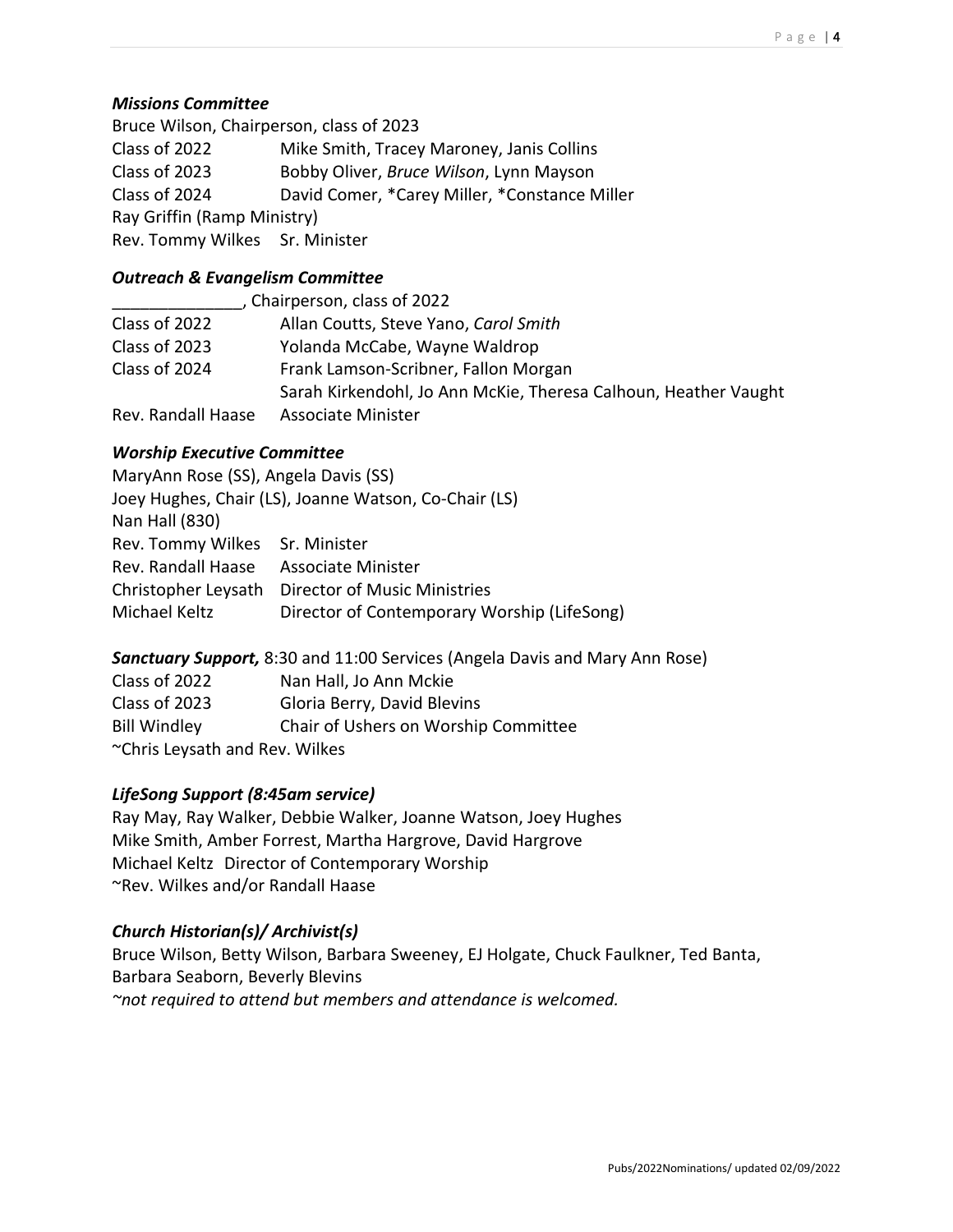# **Other Grace United Methodist Church Committees** *Child Development Center Board*

John Mullins, Chair, class of 2024

| Sarah Kirkendohl, Kay Flouras |
|-------------------------------|
| Patty Stafford, Anne Comer    |
| Kristin Bradley, John Mullins |
|                               |

Rev. Tommy Wilkes Sr. Minister

### *Endowment Committee*

Mike Millians, Chairperson Cathy Moseley, Lay Leader Class of 2022 Ted Pennington, Donna McDowell Class of 2023 Betty Wilson, Irene Smith Class of 2024 Vicki Millians

## *Epworth Representative*

Epworth Rep: Leona Nethercutt Epworth Foster Families Rep: Epworth Cottage Rep, Grace New Life SS class: Allison Outlaw

## *Family Center/Sports Committee*

Eric Holgate, Chairperson, class of 2022

|               | Gym Administrator                                         |
|---------------|-----------------------------------------------------------|
| Class of 2022 | Eric Holgate, Owen Jacobs, Richard Fletcher, Steve Taylor |
| Class of 2023 | Paul Blevins, Buff Waters, Kyle Watson, Kurt Bradley      |
| Class of 2024 | Frank Lamson-Scribner, John Potter, Grant Kirkendohl      |

# *Food Service Committee*

Fran Faulkner, Chairperson, class of 2024 Class of 2022 Judy Hall, Teri Sams, Ally Gentile Class of 2023 Jen Thomas, Barry Whitney Class of 2024 *Fran Faulkner*, Linda Smith

Pam Rawlinson Kitchen Manager

# *Youth Council*

Laura Lusk, Jr., Co-Chairperson, class of 2022 Abbie Ethun., Co-Chairperson, class of 2023

| Class of 2022 | Mike Outlaw, Allison Outlaw, Laura Lusk, Jr.                            |
|---------------|-------------------------------------------------------------------------|
| Class of 2023 | Abbie Ethun, Steve Ethun, Steve Ellis                                   |
| Class of 2024 | Kate Lafont, Cheryl Eidell, Blake Cannon, Suzanne Fowley, Brandy Brooks |
| Youth Members | Lauren Lusk, Bella Waters, LB Cannon, Catherine Newman, Mills Stone,    |
|               | Sean Fowley, Katie-Beth Cannon                                          |
|               | <b>Youth Director</b>                                                   |